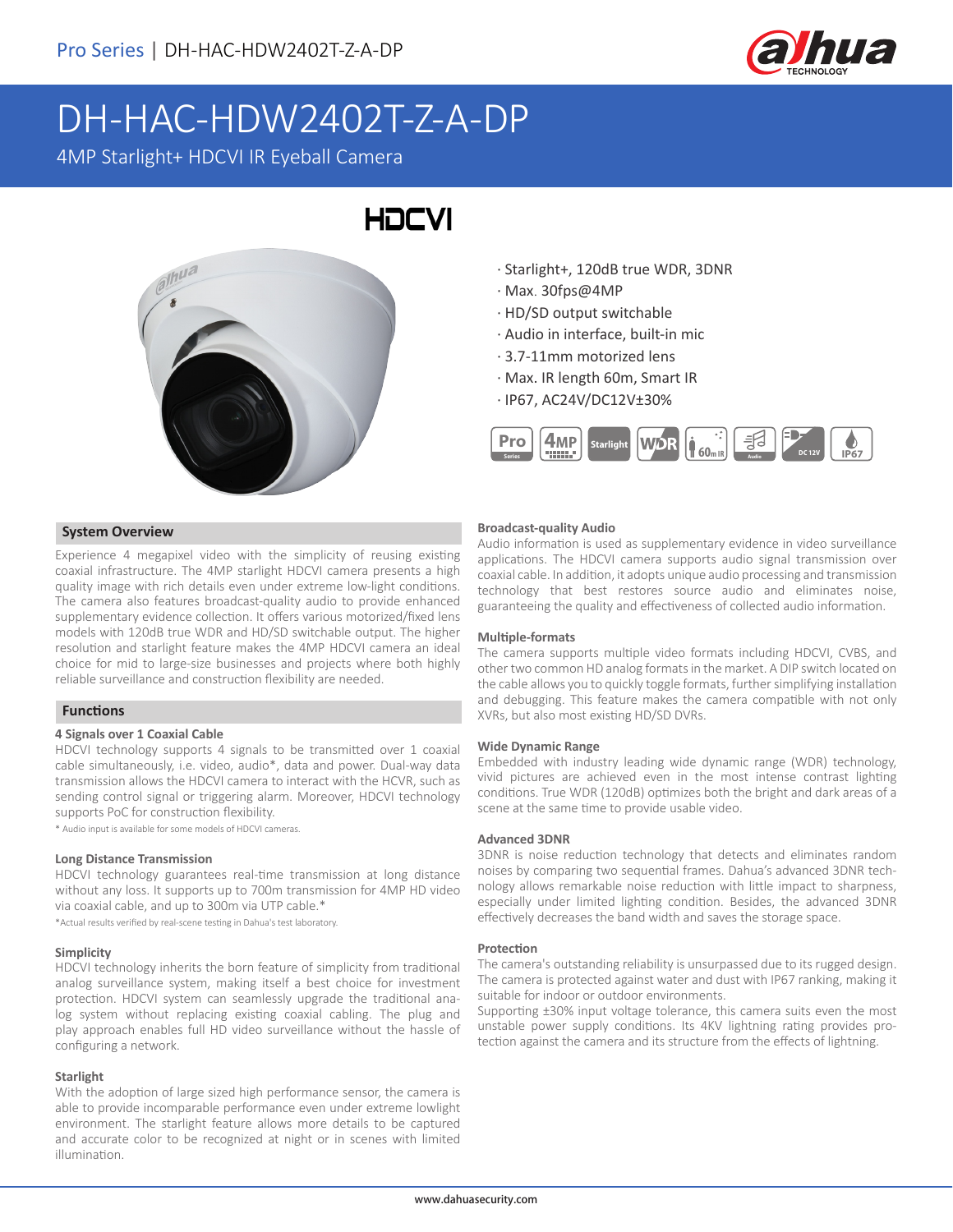## Pro Series | DH-HAC-HDW2402T-Z-A-DP

#### **Technical Specification**

#### Camera

| Image Sensor                    | 1/1.8" CMOS                                            |
|---------------------------------|--------------------------------------------------------|
| <b>Effective Pixels</b>         | 2560(H)×1440(V), 4MP                                   |
| <b>Scanning System</b>          | Progressive                                            |
| <b>Electronic Shutter Speed</b> | PAL: 1/25s~1/100,000s<br>NTSC: 1/30s~1/100,000s        |
| Minimum Illumination            | 0.002Lux/F1.9, 30IRE, OLux IR on                       |
| S/N Ratio                       | More than 65dB                                         |
| <b>IR Distance</b>              | Up to 60m (197feet)                                    |
| IR On/Off Control               | Auto / Manual                                          |
| <b>IR LEDS</b>                  | $\overline{2}$                                         |
| Lens                            |                                                        |
| Lens Type                       | Motorized lens / Fixed iris                            |
| Mount Type                      | Board-in                                               |
| Focal Length                    | $3.7 - 11$ mm                                          |
| Max Aperture                    | F <sub>1.9</sub>                                       |
| Angle of View                   | H: $114.3^{\circ}$ ~47.2°<br>$V: 61.7^{\circ}$ ~ 26.8° |
| <b>Focus Control</b>            | Auto / Manual                                          |
| <b>Close Focus Distance</b>     | 1500mm<br>59.06"                                       |

#### DORI Distance

Note: The DORI distance is a "general proximity" of distance which makes it easy to pinpoint the right camera for your needs. The DORI distance is calculated based on sensor specification and lab test result according to EN 62676-4 which defines the criteria for Detect, Observe, Recognize and Identify respectively.

|           | <b>DORI</b><br>Definition | <b>Distance</b> |             |
|-----------|---------------------------|-----------------|-------------|
|           |                           | Wide            | Tele        |
| Detect    | $25px/m$ (8 $px/ft$ )     | 58m(189ft)      | 131m(429ft) |
| Observe   | 63px/m (19px/ft)          | 23m(75ft)       | 52m(172ft)  |
| Recognize | 125px/m (38px/ft)         | 12m(38ft)       | 26m(86ft)   |
| Identify  | 250px/m (76px/ft)         | 6m(19ft)        | 13m(43ft)   |

#### Pan / Tilt / Rotation

| Pan/Tilt/Rotation | Pan: $0^{\circ} \approx 360^{\circ}$<br>Tilt: $0^{\circ} \approx 78^{\circ}$<br>Rotation: $0^\circ \approx 360^\circ$ |
|-------------------|-----------------------------------------------------------------------------------------------------------------------|
| Video             |                                                                                                                       |
| Resolution        | 4MP (2592×1944)                                                                                                       |
| Frame Rate        | 25/30fps@4MP, 25/30fps@1080P                                                                                          |
| Video Output      | 1-channel BNC high definition video output / CVBS<br>video output (DIP switch)                                        |
| Day/Night         | Auto (ICR) / Manual                                                                                                   |

| <b>OSD Menu</b>                           | Multi-language                                                                                                                    |
|-------------------------------------------|-----------------------------------------------------------------------------------------------------------------------------------|
| <b>BLC Mode</b>                           | BLC / HLC / WDR                                                                                                                   |
| <b>WDR</b>                                | 120dB                                                                                                                             |
| Gain Control                              | AGC                                                                                                                               |
| Noise Reduction                           | 2D/3D                                                                                                                             |
| <b>White Balance</b>                      | Auto / Manual                                                                                                                     |
| Smart IR                                  | Auto / Manual                                                                                                                     |
| Certifications                            |                                                                                                                                   |
| Certifications                            | CE (EN55032, EN55024, EN50130-4)<br>FCC (CFR 47 FCC Part 15 subpartB, ANSI C63.4-2014)<br>UL (UL60950-1+CAN/CSA C22.2 No.60950-1) |
| Interface                                 |                                                                                                                                   |
| Audio Interface                           | 1ch in & Built-in Mic                                                                                                             |
| Eelectrical                               |                                                                                                                                   |
| Power Supply                              | AC 24V±30% / DC 12V±30%                                                                                                           |
| Power output                              | DC 12V / Max. 2W                                                                                                                  |
| Power Consumption                         | Max. 10.3W (12V DC, IR on)                                                                                                        |
| Environmental                             |                                                                                                                                   |
| <b>Operating Conditions</b>               | -30°C ~ +60°C (-22°F ~ +140°F) / Less than 90% RH<br>* Start up should be done at above-30°C (-22°F)                              |
| <b>Storage Conditions</b>                 | -30°C ~ +60°C (-22°F ~ +140°F) / Less than 90% RH                                                                                 |
| Ingress Protection & Vandal<br>Resistance | <b>IP67</b>                                                                                                                       |
| Construction                              |                                                                                                                                   |
| Casing                                    | Aluminium                                                                                                                         |
| <b>Dimensions</b>                         | Φ122mm×107mm (Φ4.8"×4.2")                                                                                                         |
| Net Weight                                | 0.63kg (1.39lb)                                                                                                                   |
| <b>Gross Weight</b>                       | 0.83kg (1.83lb)                                                                                                                   |